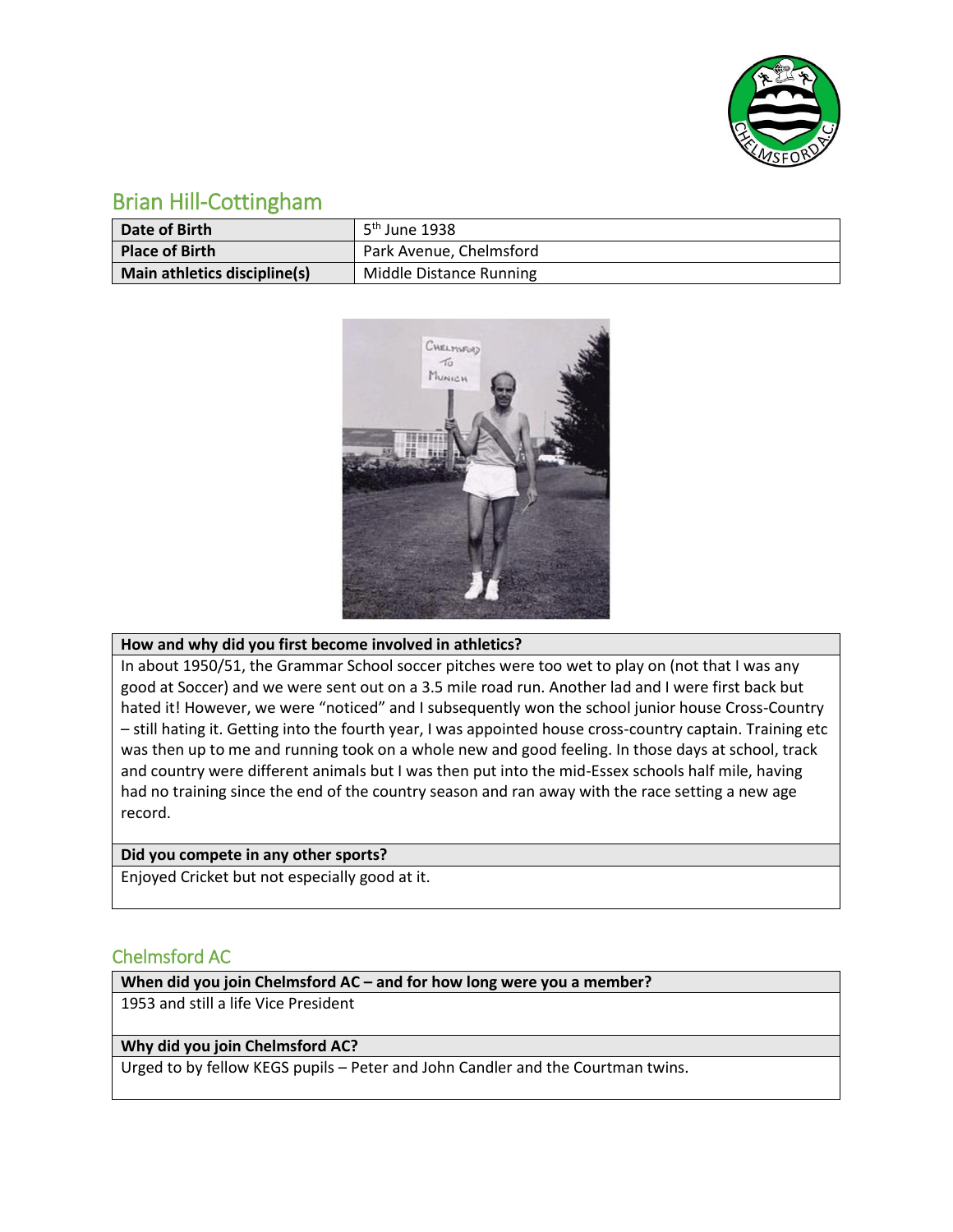

#### **What honours did you win, and records did you set whilst with Chelmsford AC?**

- County Youth and Junior Cross Country
- North of Thames Junior Cross Country Champion 1959
- North of Thames Senior Cross Country Champion 1962
- Member of Victorious Leyton to Southend Road Relay in record time.
- Second to Gordon Pirie in Southern Counties and AAA 3 mile Championships 1961
- $\bullet$  3000 metres invitation at White City. 2<sup>nd</sup> in 8min 3.8secs to Derek Ibbotson
- Member of Essex team for Inter Counties Cross Country Championships several years including in winning team 1959
- Essex 1 mile Champion 1962- County Record 4m 10sec.
- Essex 1 mile Champion 1964
- $\bullet$  1<sup>st</sup> in International Cross Country across sand dunes at Dunkirk (1962) beating French Marathon Champion Alain Mimoun
- 1970 Took Part in 8 man relay from Chelmsford to Edinbugh (400 miles) on occasion of Commonwealth Games
- 1972 Took Part in 12 man relay from Brentwood via Chelmsford and Southend to Munich (602 miles) on occasion of Olympic Games

# **What were the highlights of your time with Chelmsford AC – as a Junior and as a Senior?**

- Being Selected to run for England.
- Winning County Mile Championship at Chelmsford in record time.
- Being part of a strong Chelmsford middle distance team for a few years which reflected in Road Relay performances including the winning of the 'Leyton to Southend' when five of the eight members of the team set fastest leg records and the team set a new record overall.
- Being involved with seeing the new Club House finally built at Melbourne Park.
- Helping with youth and boys teams and seeing new talent develop.

# **What do you remember about the coaches and facilities at Chelmsford AC?**

Training from the Waterhouse Lane wooden hut, either on the roads, cross country (through floods and snow), the Marconi Sports Ground by the railway and use of Chelmsford City Cinder Path round the Football Pitch on a Sunday Morning (almost square corners but the first taste of cinders). Initial coaching was with Ernie Daley and much encouragement from Jack Bowen. In later years, Tony Elder became my coach.

# **Who do you most remember as team mates at Chelmsford AC?**

Jack Bowen, Roy Meadowcroft, The Courtman twins, Ken Burgess, Bill Cornell, Pop Bailey, Bob Squirell, Colin Christian, Ken Rogers, Phil Blowers and so many more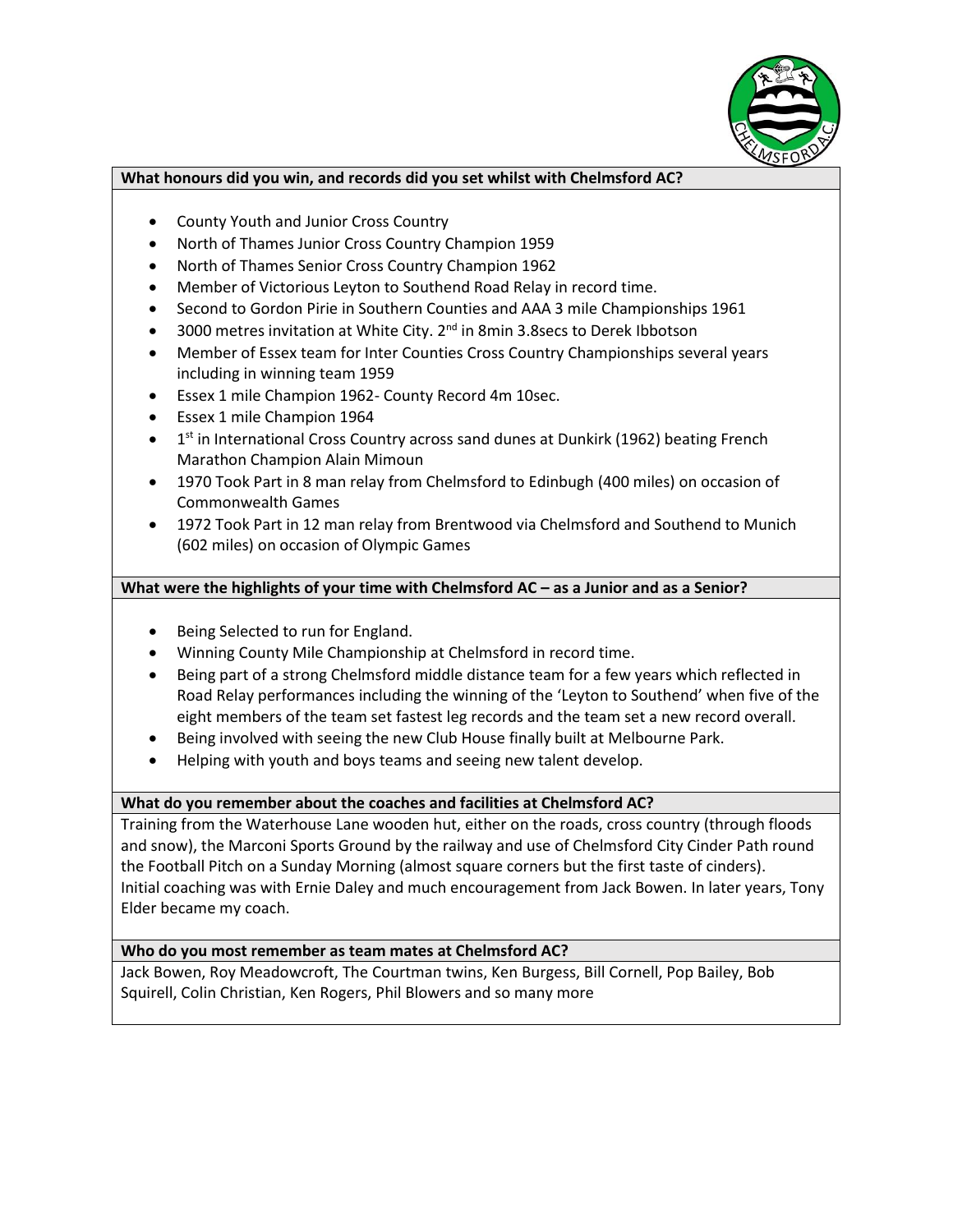

# Your Athletics Career

# **What were the highlights of your athletics career?**

- Second to Gordon Pirie in AAA 3 miles at White City
- Essex Mile Champion twice

# **What was/were your PB's in your event(s), and where were they set?**

- $-1500m Warsaw 3m 50.5sec 1961$
- $\bullet$  3000m White City 8m 3.8sec 22/7/1961 having run 3m 50.7sec in a 1500m at White City the day before
- 1 Mile 4m 10sec Chelmsford 1962
- $-5000m 14min 9.2sec 1961$
- $\bullet$  3 mile 13m 40sec July 1961

### **Do you have a favourite memory of your athletics career?**

Helping barefooted Irish International Jim Hogan to his feet after slipping over with a mile to go in the North of The Thames Senior Championship then running away from him to the finish. I had spikes on!

### **Who were your main rivals during your career?**

George Knight (Essex Beagles), Gordon Pirie, Bruce Tulloh, Martin Hyman, Bill Cornell - and later Mel Batty and Buddy Edelen.

### **When did you retire from competitive athletics, and why?**

Ran odds and ends and some training until I was about 50. However, my Business and family started to eat into time in late 60's and through Business became involved in Rotary from 1969 from which the Munich Relay idea grew.

### **Did you remain involved in athletics after you had retired as an athlete – and if so, how?**

Looked after Juniors in mid to late 60's as team manager and some coaching.

# **General**

### **What differences stand out about athletics today, compared to when you were competing?**

Facilities – WOW! Huge Technical apparent advances in coaching, diet, psychology and financial support. And what about that track! Also the Media can more easily but unjustly crucify athletes.

# **Who were your favourite athletes during your career – and who stands out for you today?**

Roger Bannister, Ron Clarke (Australia), Gordon Pirie. Today – Mo!